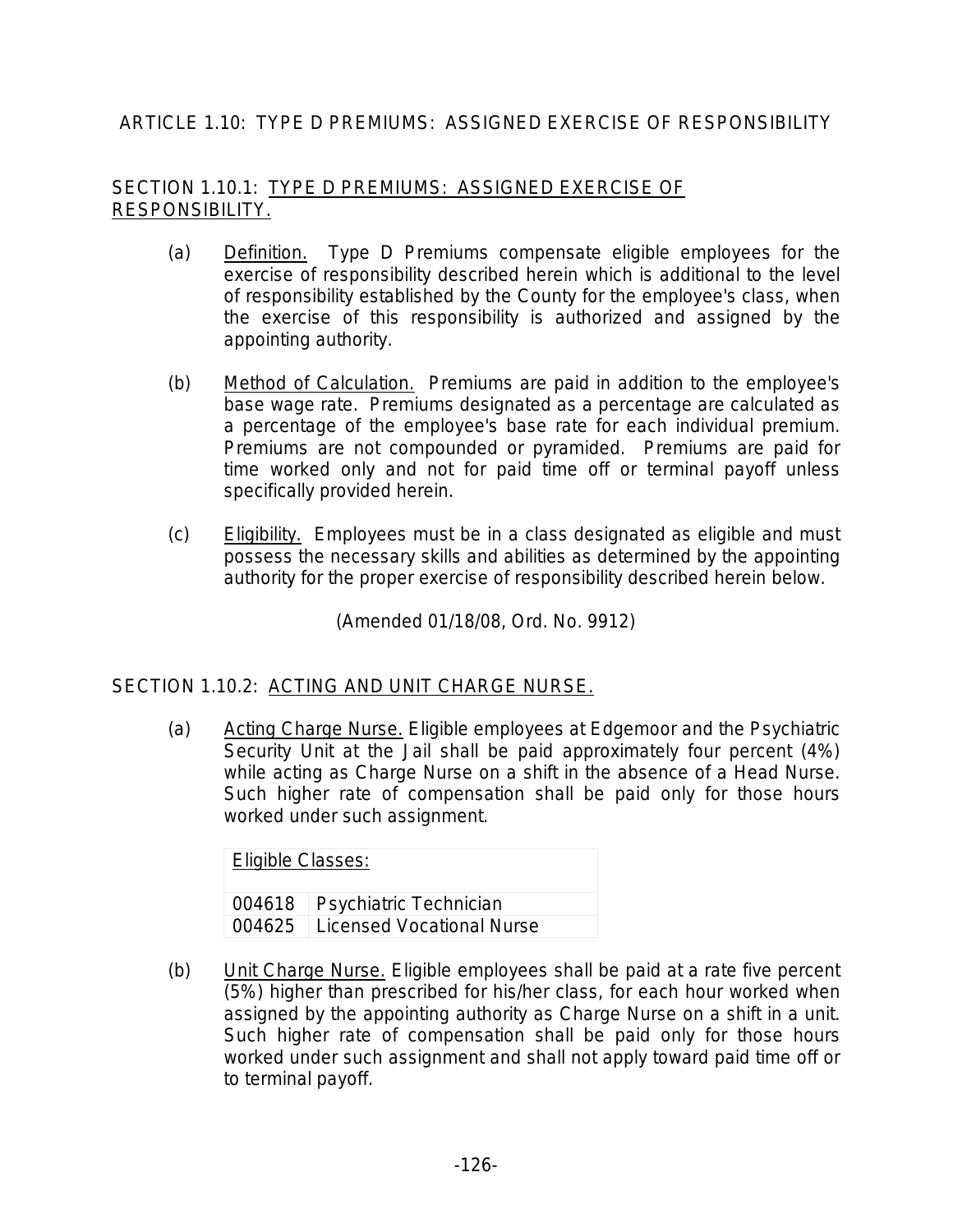| 004525 | <b>Psychiatric Nurse</b>           |
|--------|------------------------------------|
| 004538 | ⊟Staff Nurse                       |
|        | 004548   Sheriff's Detention Nurse |

(Amended 12/19/86, Ord. No. 7254) (Amended 01/13/89, Ord. No. 7582) (Amended 05/19/89, Ord. No. 7628) (Amended 12/28/90, Ord. No. 7839) (Amended 07/12/91, Ord. No. 7904) (Amended 06/25/04, Ord. No. 9656) (Amended 04/01/05, Ord. No. 9708) (Amended 01/19/07, Ord. No. 9821) (Amended 01/18/08, Ord. No. 9912)

## SECTION 1.10.3: EDP Audit Unit.

(Repealed 06/22/07, Ord. No. 9871)

SECTION 1.10.4: (Repealed 03/17/95, Ord. No. 8510)

#### SECTION 1.10.5: INSTITUTIONAL CHARGE NURSE.

- (a) An employee in an eligible class (listed below) employed at eligible locations (listed below) shall be paid at a rate approximately five percent (5%) higher than prescribed for his/her class, for each hour worked as the assigned Institutional Charge Nurse on a shift in the absence of a Supervising Nurse, when the appointing authority determines that an employee in an eligible class at a facility designated below is assigned Charge Nurse institution-wide administrative responsibilities. Such higher rate of compensation shall be paid for only those hours worked under such assignments and shall not apply toward paid time off or to terminal payoff.
- (b) Employees in the classes listed below are also eligible to receive the five percent (5%) Acting and Unit Charge Nurse premium (Section 1.10.2(b) if the eligibility conditions for that premium are met at the same time the employee is assigned institution-wide administrative responsibility as determined by the appointing authority. Such higher rate of compensation shall be paid for only those hours worked under such assignments and shall not apply toward paid time off or to terminal payoff.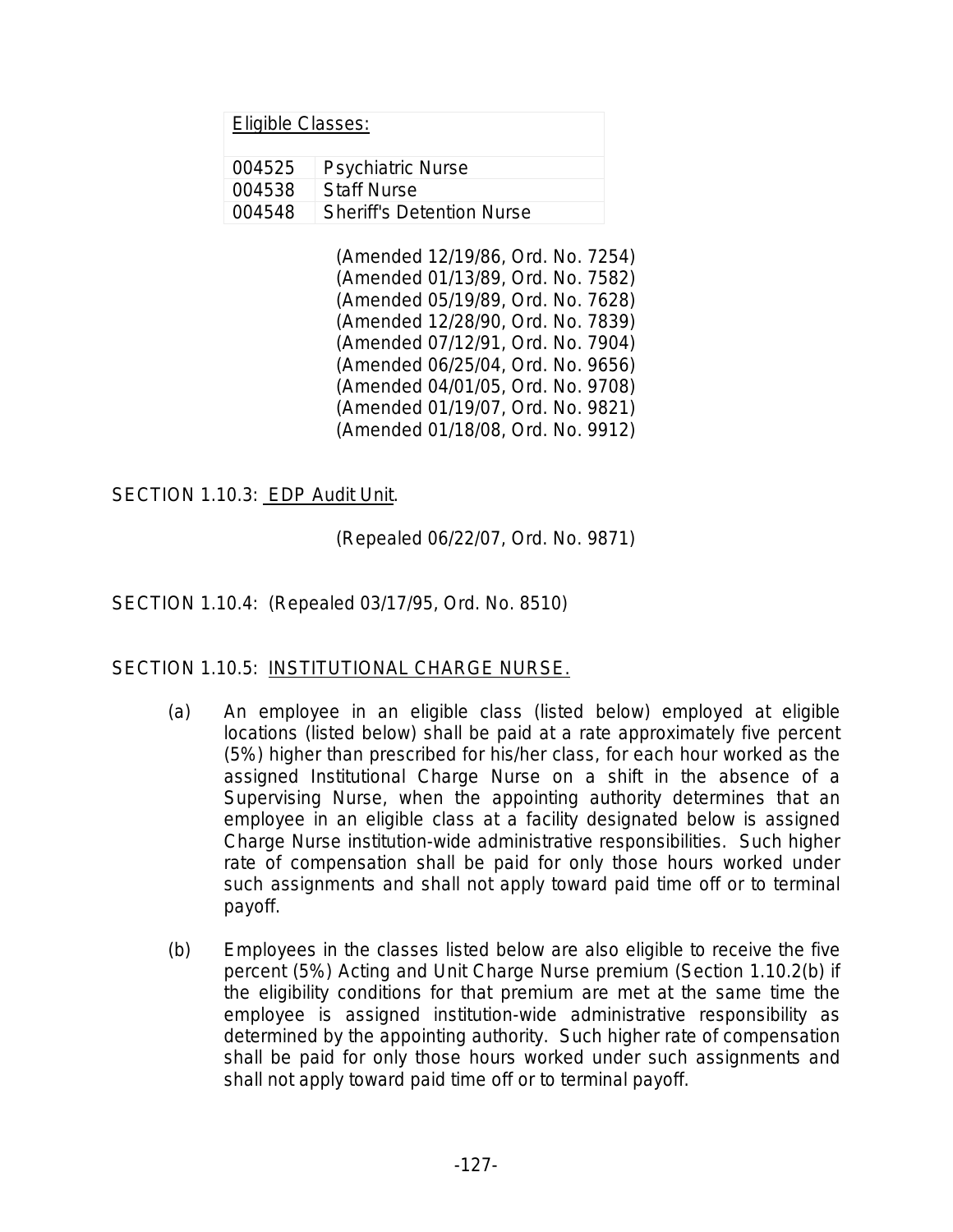Eligible Classes:

| 004525 Psychiatric Nurse                     |
|----------------------------------------------|
| 004527 Psychiatric Clinical Nurse Specialist |
| 004533   Inservice Education Coordinator     |
| 004538 Staff Nurse                           |
|                                              |

Eligible Locations:

East Mesa Juvenile Detention Facility Edgemoor Kearny Mesa Juvenile Detention Facility Polinsky Children's Center Psychiatric Security Units at Detention Facilities San Diego Psychiatric Hospital

> (Added 07/12/91, Ord. No. 7904) (Amended 02/17/95, Ord. No. 8504) (Amended 03/15/96, Ord. No. 8650) (Amended 06/25/04, Ord. No. 9656) (Amended 10/01/04, Ord. No. 9677) (Amended 04/01/05, Ord. No. 9708) (Amended 01/19/07, Ord. No. 9821) (Amended 01/18/08, Ord. No. 9912) (Amended 09/25/09, Ord. No. 10008) (Amended 03/26/10, Ord. No. 10043) (Amended 01/10/14, Ord. No. 10314)

## SECTION 1.10.6: TEMPORARY ASSIGNMENT TO HIGHER CLASS.

- (a) When the appointing authority determines it is necessary to cover a position from which the incumbent is absent or which is temporarily vacant for any reason, the appointing authority may assign an employee in a lower class to temporarily perform the duties of the higher class position under the following conditions:
	- (1) The Director has approved.
	- (2) For employees designated CM, CR, DS, and SM, the Director must approve a written request from the appointing authority prior to the appointment or within five (5) days after an emergency appointment.
	- (3) For employees designated AE, CL, CM, FS, HS, MM, PR, PS, RN, SS and SW, upon written assignment employees who are assigned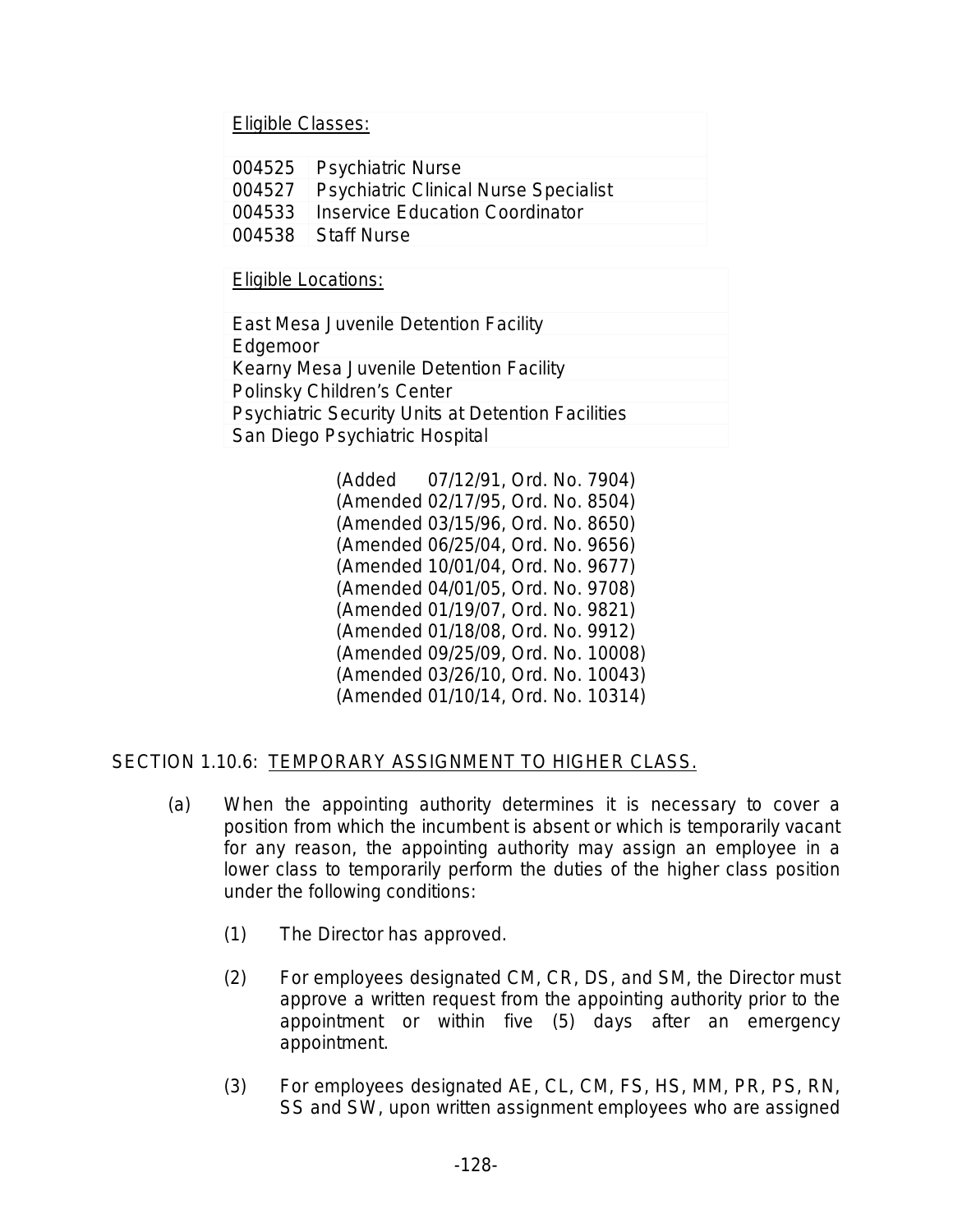to perform the duties of a class which is compensated at a rate higher than such employee's class when such position is temporarily vacant or from which the incumbent is absent, shall be eligible to receive temporary assignment compensation.

- (4) The employee proposed to be assigned is qualified to perform the duties of the higher class.
- (5) The employee will remain in his/her current class during the time so assigned.
- (6) The assignment shall be for:
	- (a) Over four (4) weeks, but shall not exceed twenty-six (26) weeks for employees in classes designated AM, AS, DA, DI, DM, DS, PD, PM, and SM;
	- (b) Over three (3) weeks, but shall not exceed twenty-six (26) weeks for employees in classes designated CE, CEM, MA, PO, and SO.
	- (c) Over two (2) weeks, but not over twenty-six (26) weeks for employees in classes designated AE, CL, CM, CR, FS, HS, MM, PR, PS, RN, SS, and SW. Employees on temporary assignments, after two (2) weeks, will be compensated from the first day of appointment.
- (b) The employee so assigned shall be compensated by receiving a "bonus rate". This bonus rate shall be the difference between the rate of compensation for the employee's current class and that of the higher class, determined by utilizing the provisions of Section 1.3.5 (Promotion). At the conclusion of the temporary assignment, the employee's compensation shall return to the normal rate for the employee's current class. An employee temporarily assigned to the duties of a higher class who terminates or is terminated from County service during such assignment, shall be paid terminal benefits at the rate appropriate to such employee's current class.

(Amended 12/19/86, Ord. No. 7254) (Amended 07/27/90, Ord. No. 7789) (Amended 06/11/93, Ord. No. 8248) (Amended 09/27/96, Ord. No. 8720) (Amended 07/18/97, Ord. No. 8812) (Amended 07/31/98, Ord. No. 8948) (Amended 12/18/98, Ord. No. 8987) (Amended 10/31/03, Ord. No. 9605)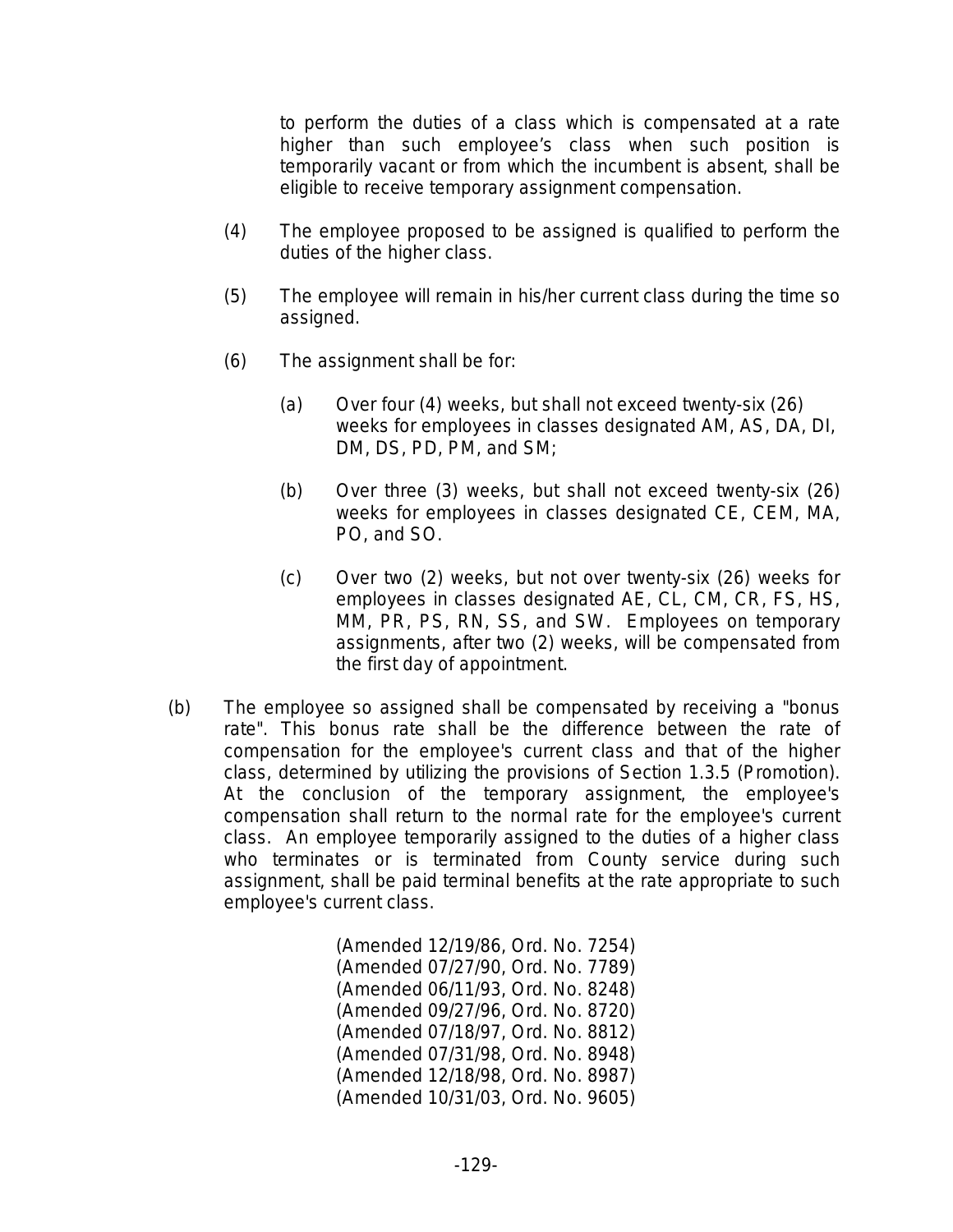(Amended 01/18/08, Ord. No. 9912) (Amended 10/08/13, Ord. No. 10293) (Amended 12/03/13, Ord. No. 10303) (Amended 01/10/14, Ord. No. 10316)

### SECTION 1.10.7: HOSPITAL OUTSTATION PREMIUM:

Eligible employees regularly assigned to the Hospital Outstation Program in the Health & Human Services Agency shall receive additional compensation of approximately five percent (5%) above their regular base pay. This premium is paid for time off, but not for terminal payoff.

#### Eligible Classes:

005223 Human Services Specialist 005222 Supervising Human Services Specialist

> (Added 09/29/06, Ord. No. 9799) (Amended 01/18/08, Ord. No. 9912)

SECTION 1.10.8: (Repealed 10/03/03, Ord. No. 9602)

SECTION 1.10.9: (Repealed 10/03/03, Ord. No. 9602)

SECTION 1.10.10: PART 139, AIRPORT MANAGER. An eligible employee shall be paid ten percent (10%) of his/her base pay when assigned as the Airport Manager, responsible for managing a Part 139, commercial airport listed below. This premium shall be paid only while the airport is designated a Part 139, commercial airport. This premium shall not apply to paid leave or terminal payoff.

Location: Palomar McClellen Airport Eligible Classes: 005499 Principal Airport Manager 005500 Airport Manager

(Added 03/17/00, Ord. No. 9123) (Amended 01/18/08, Ord. No. 9912)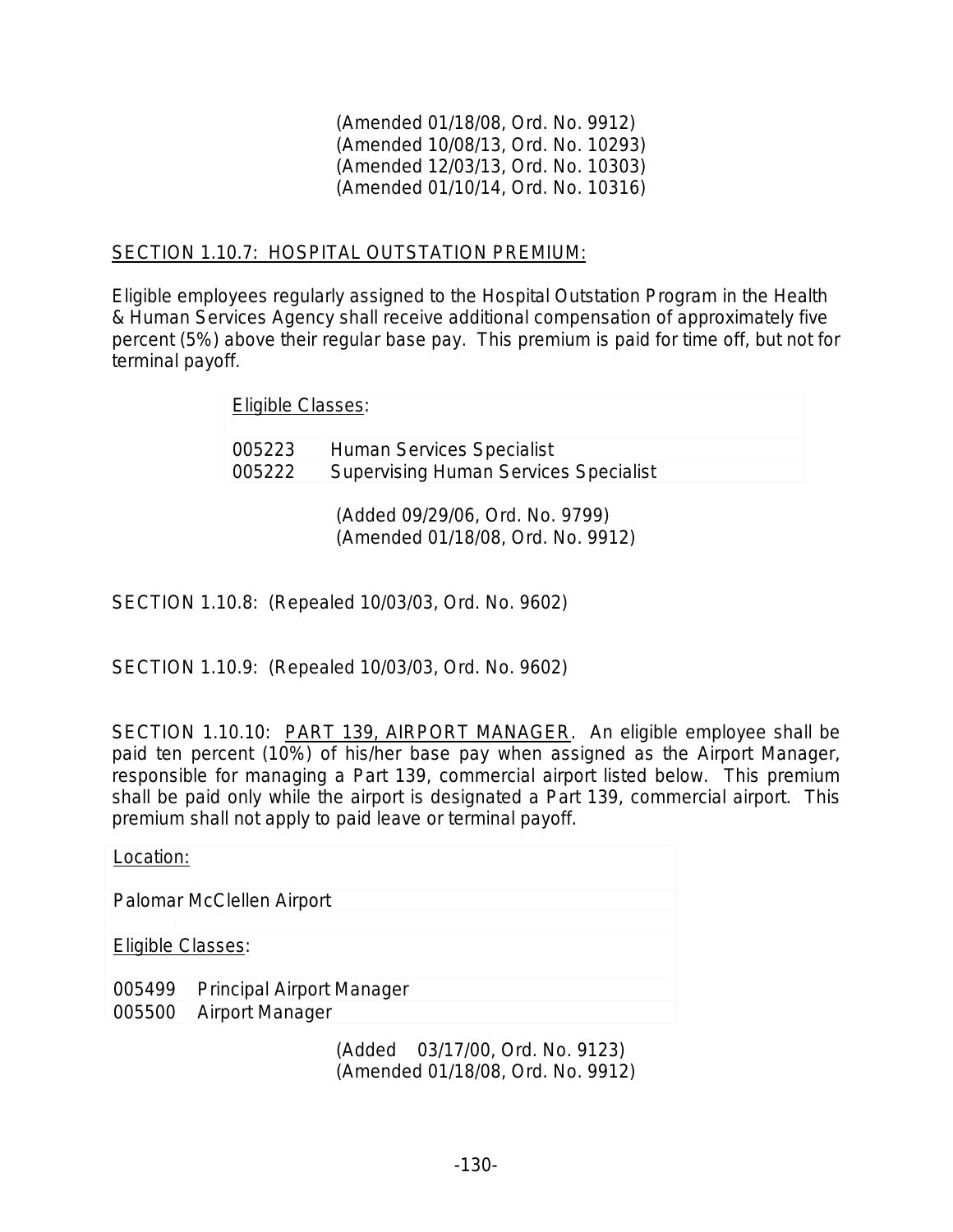# SECTION 1.10.11: CAO SPONSORED SPECIAL TASK FORCE PREMIUM.

This premium may be paid to an employee for time assigned to work on a CAO sponsored special task force. Eligible employees, designated in writing by the Chief Administrative Officer or that Officer's designee and assigned full-time, may be paid a premium of up to ten percent (10%) of their base pay when specifically assigned to a Chief Administrative Officer sponsored special task force. Employees, assigned 50% or less, may be paid a premium of up to five percent (5%) of their base pay when specifically assigned to a Chief Administrative Officer sponsored special task force. The duration and amount of the premium for each designated employee shall be determined by the Chief Administrative Officer or that Officer's designee. This premium shall not apply to terminal payoff and paid leave.

Added 05/08/01, Ord. No. 9336)